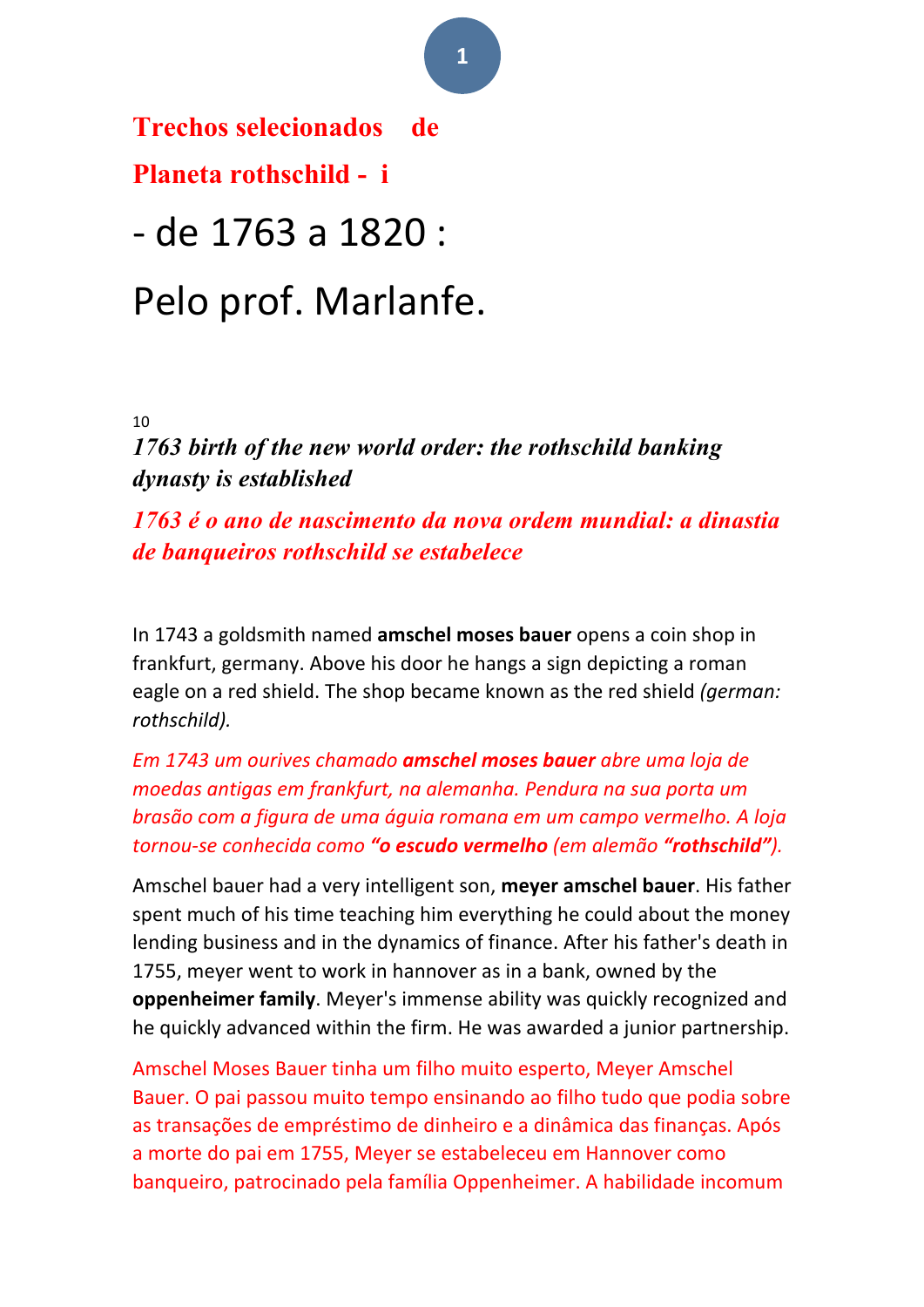de Meyer foi imediatamente reconhecida e ele logo progrediu na firma: ganhou uma participação júnior.

His success allowed him to return to frankfurt and to purchase the business his father had established in 1743. The red shield was still displayed over the door. Recognizing the significance of the red shield *(his* father had adopted it as his emblem from the red flag which was the *emblem of the revolutionary minded jews in eastern europe)*, mayer amschel bauer changed the family name to **rothschild**. It was at this point that the house of rothschild came into being.

Seu sucesso lhe permitiu voltar a Frankfurt e comprar o antigo negócio do pai, criado em 1743. O escudo vermelho ainda estava lá, pregado na porta. Reconhecendo o significado do escudo vermelho (o velho Moses o havia adotado *por ter sido o brasão da bandeira que fôra o emblema dos judeus revolucionários da Europa Oriental*), por isto, Meyer Amschel Bauer trocou o seu nome de família para **Rothschild**. Foi a esta altura que o clã ou casa de Rothschild - surgiu.



The rothschild home in frankfurt / family coat of arms *Meyer, a casa da família em frankfurt, e o brasão*

Through his experience with the oppenheimers, rothschild learns that loaning money to governments is much more profitable than loaning to individuals. The loans are not only much bigger, but they are secured by the nation's taxes.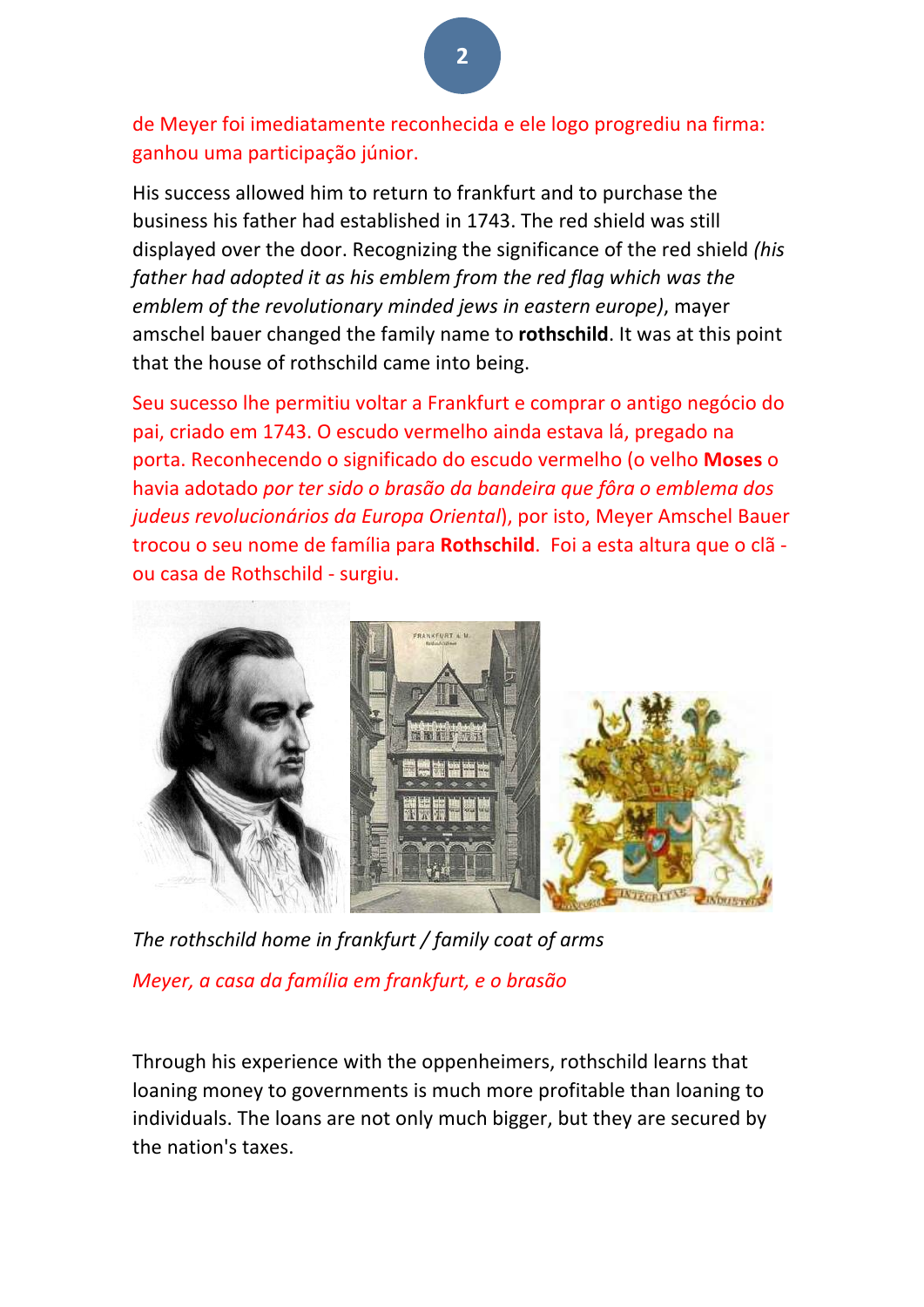Pela sua experiência com os oppenheimers, rothschild aprendeu que emprestar dinheiro aos governos é mais lucrativo do que emprestar a indivíduos. Os juros não são tão altos, porém são garantidos pelos impostos de cada nação.

The rothschild banking dynasty becomes the richest family business in world history. Forbes magazine refers to mayer amschel rothschild as "a *founding father of international finance".* 

A dinastia de banqueiros Rothschild se tornou a mais rica família de negociantes da história mundial. A revista **Forbes** se referiu a Meyer Amshchel Rothschild como "o pai e fundador das finanças *internacionais".*

Rothschild's five sons will later branch out to head banking dynasties in austria, italy, france, and england, becoming lenders to the kings of europe, often financing both sides of the european wars that will so enrich them.

Os 5 filhos de rothschild mais tarde dirigiram as filiais da dinastia na áustria, na itália, na frança e na inglaterra, tornando-se os emprestadores dos reis da europa, *financiando frequentemente ambos os lados dos conflitos europeus*, o que os tornou cada vez mais ricos.

To this very day, the house of rothschild and its allies remain the dominant force behind world finance, globalism, "environmentalism", and 'liberalism'. The jewish-zionist rothschild family will also play a major role in establishing israel in the 1900's (*zionism*). There can be doubt; mayer amschel rothschild is the original "godfather" of the **new world order**.

Até os dias de hoje, a casa de rothschild e seus parceiros permanecem sendo a força dominante por trás das finanças mundiais: *o globalismo, o* **ambientalismo e o liberalismo**... Foi também a família de judeus-sionistas rothschild que desempenhou o mais importante papel na criação do estado sionista de israel nos anos de 1900 (e também o sionismo). *É ford de dúvida que mayer amschel rothschild é o patrono e criador da nova ordem mundial.*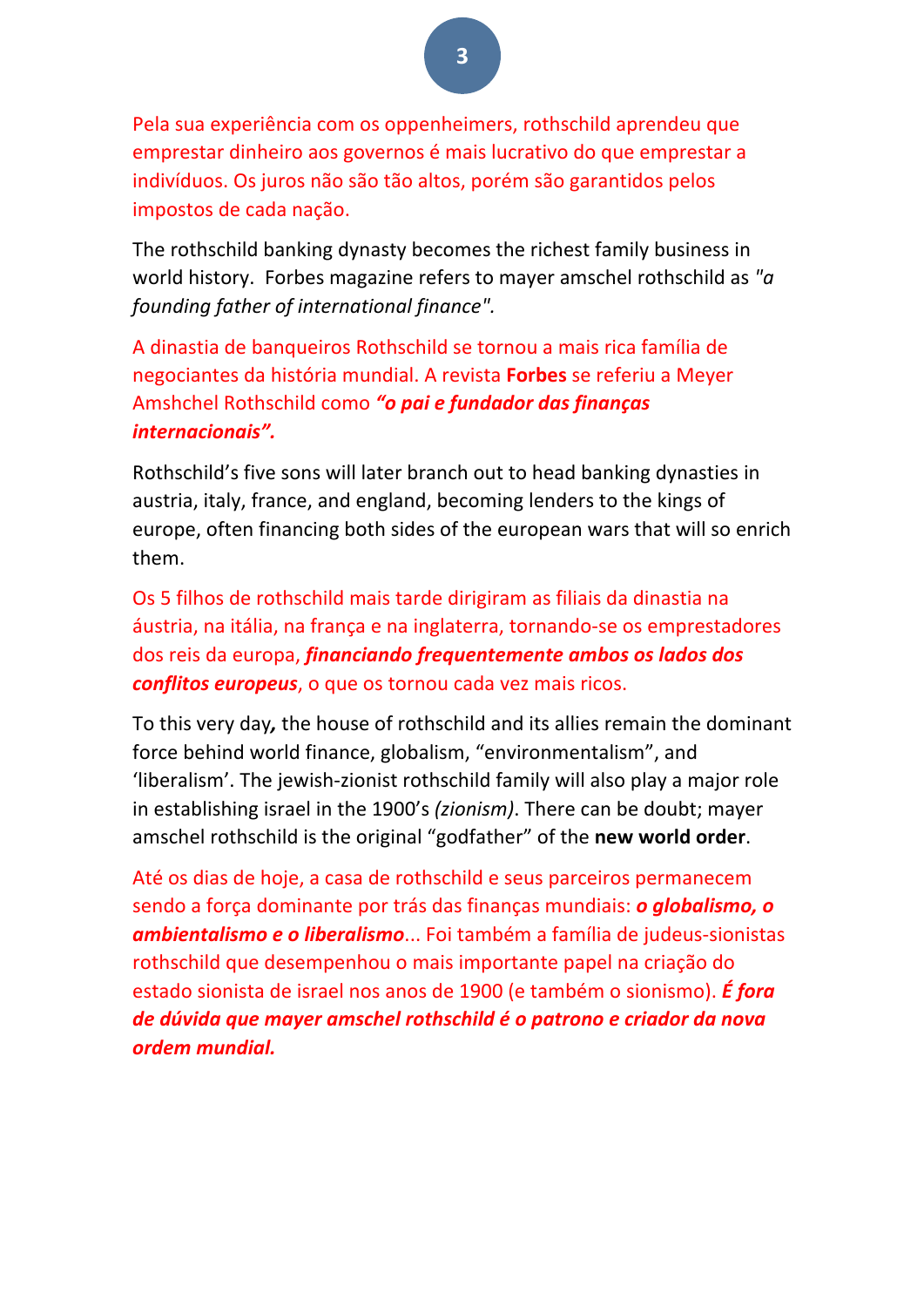



*1 - 1934 hollywood film: the house of rothschild/1940 german film: the rothschilds* 

- *1- Um filme de hollywood de 1934: a casa de rothschild / um filme alemão de 1940: os rothschilds (acima).*
- 2- 2002: warren buffett and governor schwarzenegger marvel at *one of lord jacob rothschild's palatial european estates .*
- *3- 2002: o bilionário warren buffet (à esquerda) e o governador da califórnia, schwarzenegger (no centro) olham maravilhados para uma das propriedades de lord jacob rothschild (à direita, na foto): um palácio na europa (abaixo)*



*4-*

*Just a few of the rothschild family palaces:* 

*Apenas três dos palácio da família rothschild:*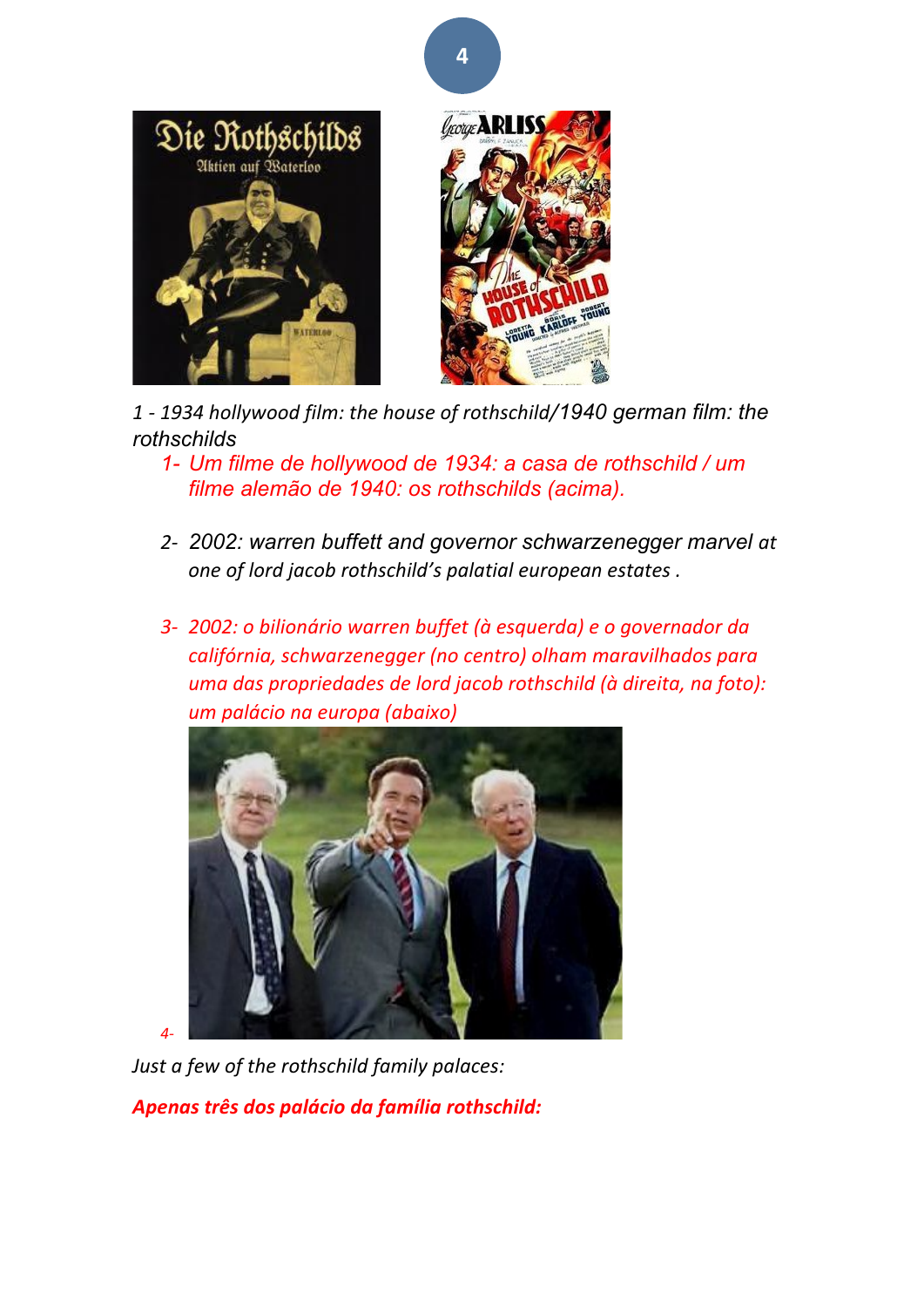

O da inglaterra,



O da áustria,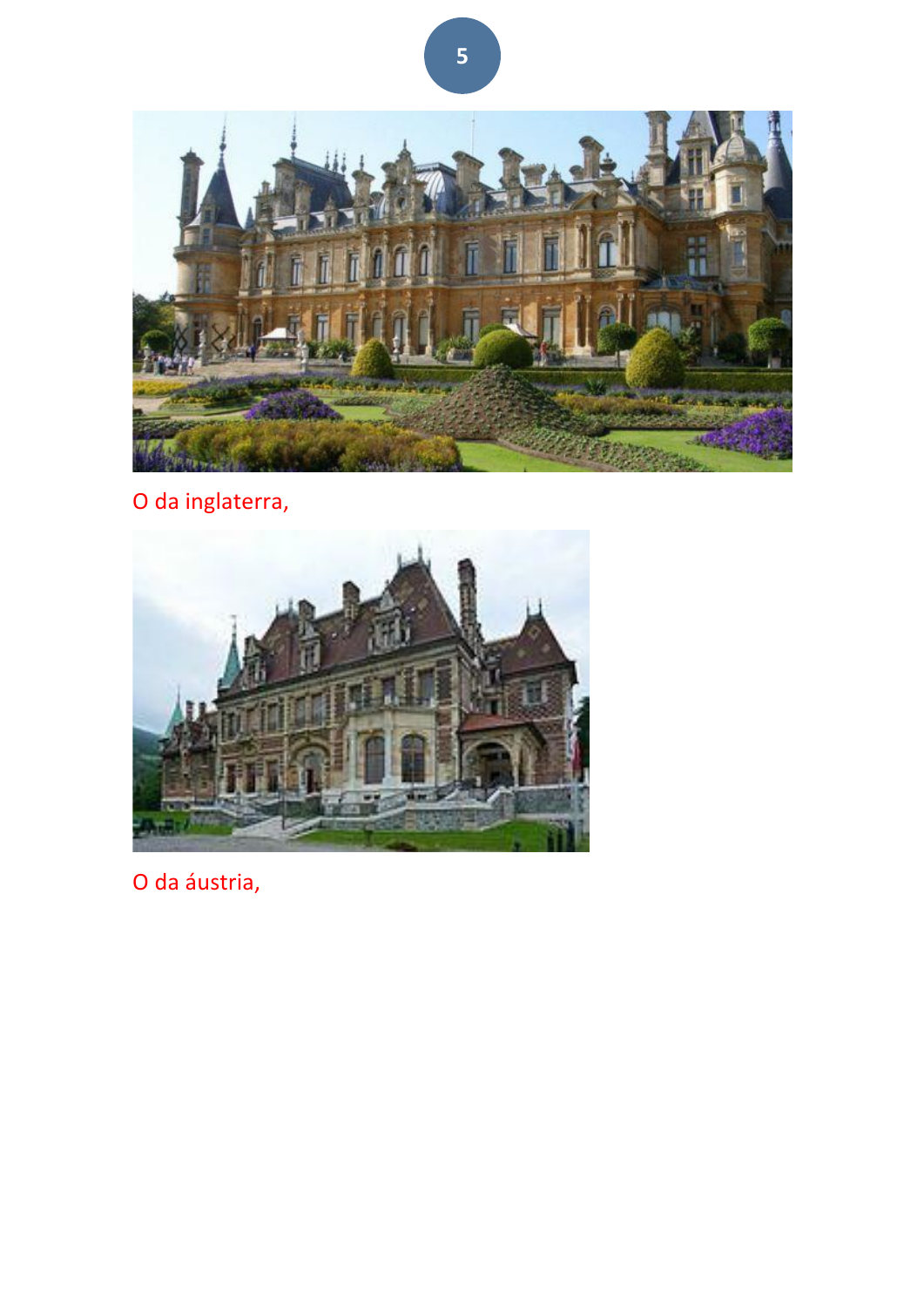

O da frança.

### 1764 : the british currency acts forbid the *issue of debt-free currency in the american colonies*

1764 : o ato do governo britânico sobre moeda proíbe a impressão de dinheiro livre de dívidas coloniais nas colônias americanas

The currency act of 1764 is a british law that imposes a monetary policy on its american colonies. The act extends the provisions of the 1751 currency act and forbids the colonies from issuing debt-free paper currency as legal tender. This creates financial difficulty for the colonies. Benjamin franklin, the colonial representative, urges the british to reject the currency act.

A lei sobre moeda de 1764 foi uma lei do governo britânico que impunha sua política monetária às colônias americanas. O ato aumentava o que determinava a lei sobre moeda de 1751 e *proibia que as colônias imprimissem seu próprio dinheiro* com valor fiduciário. Isto criou uma dificuldade financeira para as colônias. **Benjamim franklin**, representante das colônias, pediu ao governo inglês para derrogar a lei.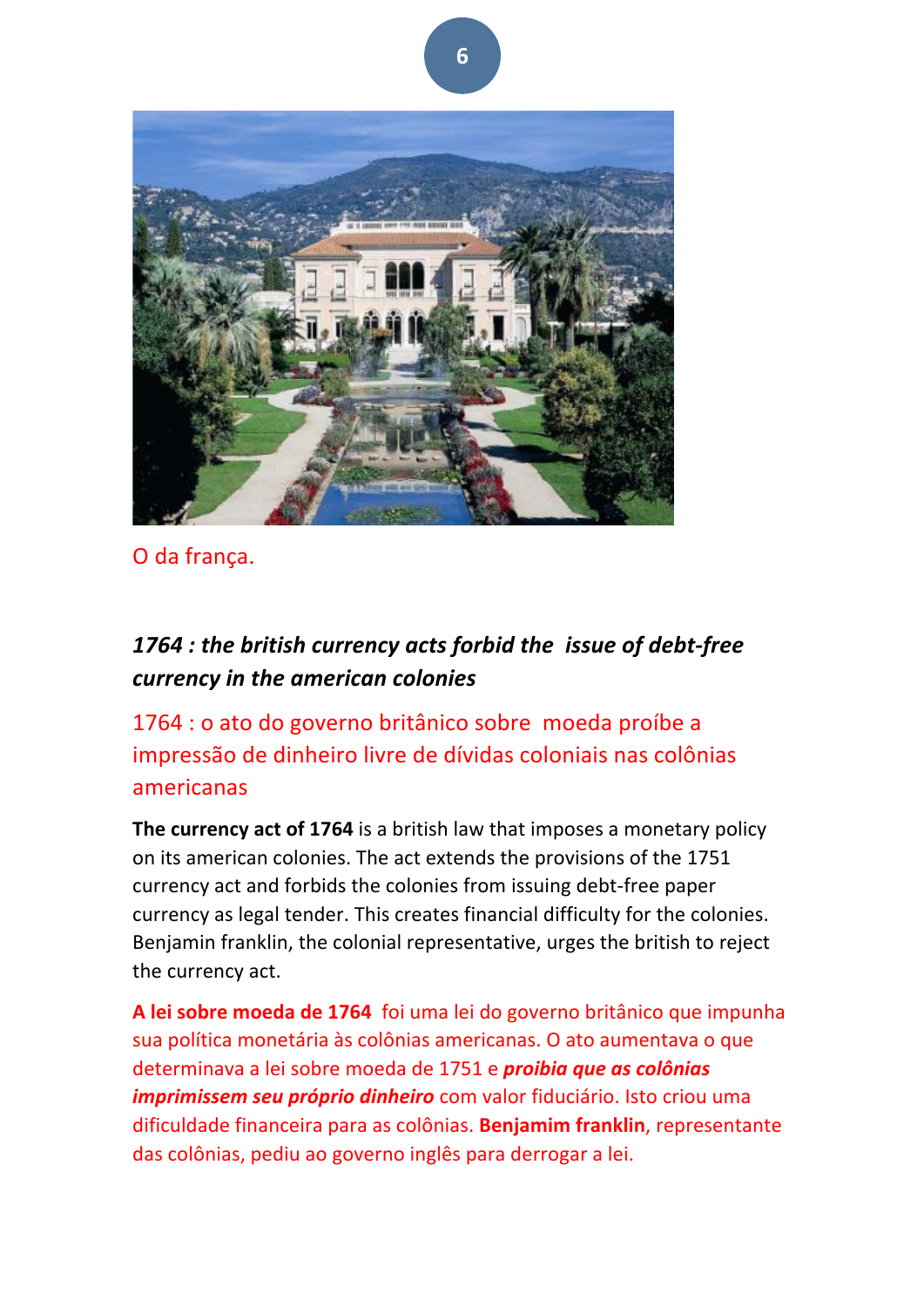

the currency act creates tension between the

colonies and britain. When the first continental congress meets in 1764, it strongly objects to the act as "subversive of american rights." it is a little known fact of the american revolution, that the right of the colonists to issue debt-free currency, and spend it into circulation (as opposed to a *private central bank lending debt-currency into circulation),* became one of the main causes of the revolution.

**A** lei sobre a moeda criou tensão entre as colônias e a metrópole. Quando o primeiro congresso continental se reuniu em 1764, classificou energicamente o ato como "subversivo para os direitos dos americanos". É um fato pouco conhecido sobre a revolução americana da independência, que o direito das colônias de imprimir seu próprio dinheiro sem pagar nada à inglaterra e colocá-lo em circulação (ao contrário do atual *sistema de impressão de moeda circulante taxada pelo banco central privado*) foi a principal causa da revolução pela independência.

*March 5, 1773 the "boston massacre" / tensions mount as five american colonists are killed by british troops*

*5 de março de 1773: "o massacre de boston" / a tensão aumentou quando 5 colonos americanos foram mortos pelas tropas britânicas*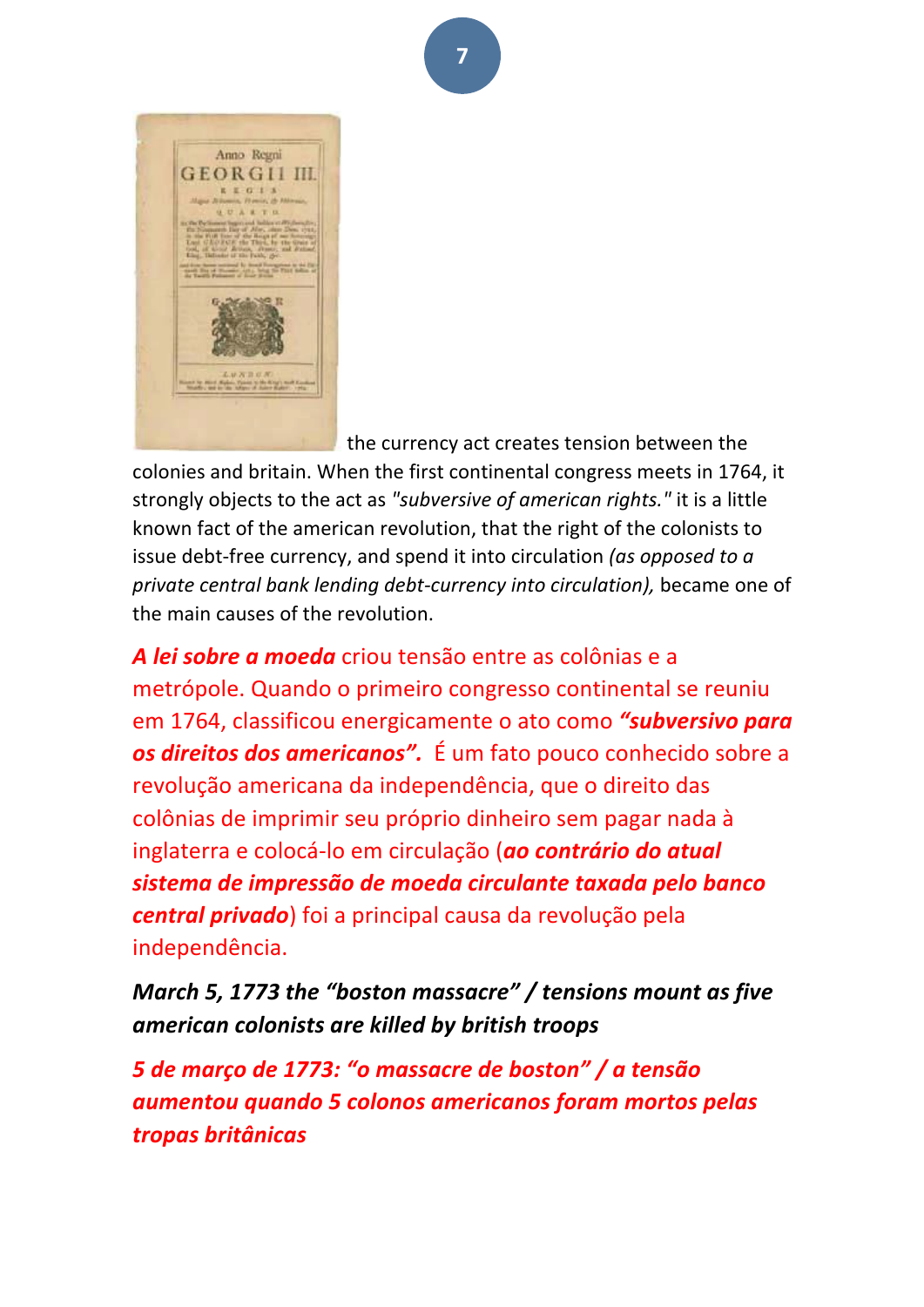

*Exaggerated images of "the massacre"* **were used to inflame the colonists.** 

#### **Imagens exagerando** "o massacre" foram utilizadas para inflamar os colonos

The increase in british troops stationed in boston leads to tension with the locals. Fights erupt between soldiers and liberty-minded civilians.

Mais tropas britânicas foram enviadas para se juntar às já exisentes em boston, o que levou à maior tensão com os colonos. Aconteceram combates entre os soldados ingleses e os cidadãos desejosos de liberdade.

British troops are sent to boston in 1768 to enforce the **townshend acts**, a series of laws passed by the british parliament.

#### Reforcos para os britânicos chegaram a boston em 1768 para garantir os **townshend acts**, uma série de leis votadas pelo parlamento inglês.

The purpose of the **townshend acts** is to make colonial governors and judges independent of colonial control, to enforce compliance with trade regulations, and to tax the colonies without their approval.

A finalidade dos **townshend acts** era nomear juízes e governadores nas colônias, mas que seriam independentes do controle colonial, e os quais aplicariam as regras do comércio feitas pelo parlamento inglês, taxando as colônias, mesmo que elas não concordassem.

When an angry crowd of colonists - most likely led by provocateurs of a secret society known as **the sons of liberty** - confronts a group of soldiers with taunts and snowballs, the frightened british soldiers overreact. Foi então que um grupo de colonos – liderados por uma sociedade secreta que forjava a independência, "os filhos da liberdade – confrontou um